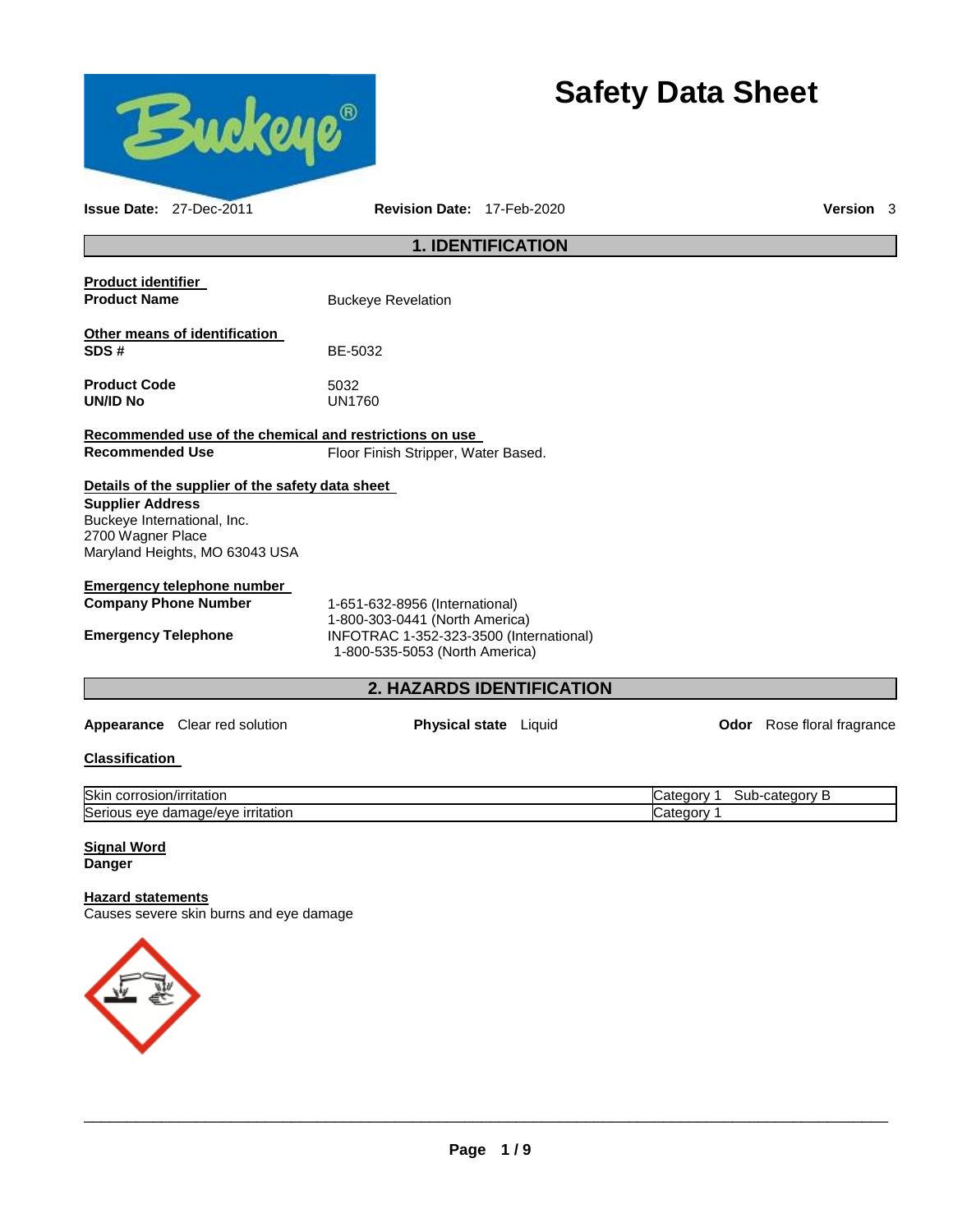# **Precautionary Statements - Prevention**

Do not breathe dust/fume/gas/mist/vapors/spray Wash face, hands and any exposed skin thoroughly after handling Wear protective gloves/protective clothing/eye protection/face protection

#### **Precautionary Statements - Response**

IF IN EYES: Rinse cautiously with water for several minutes. Remove contact lenses, if present and easy to do. Continue rinsing Immediately call a poison center or doctor/physician IF ON SKIN (or hair): Remove/Take off immediately all contaminated clothing. Rinse skin with water/shower Wash contaminated clothing before reuse IF INHALED: Remove victim to fresh air and keep at rest in a position comfortable for breathing Immediately call a poison center or doctor/physician IF SWALLOWED: Rinse mouth. Do NOT induce vomiting

\_\_\_\_\_\_\_\_\_\_\_\_\_\_\_\_\_\_\_\_\_\_\_\_\_\_\_\_\_\_\_\_\_\_\_\_\_\_\_\_\_\_\_\_\_\_\_\_\_\_\_\_\_\_\_\_\_\_\_\_\_\_\_\_\_\_\_\_\_\_\_\_\_\_\_\_\_\_\_\_\_\_\_\_\_\_\_\_\_\_\_\_\_

#### **Precautionary Statements - Storage**

Store locked up

#### **Precautionary Statements - Disposal**

Dispose of contents/container to an approved waste disposal plant

#### **Other hazards**

Harmful to aquatic life with long lasting effects

# **3. COMPOSITION/INFORMATION ON INGREDIENTS**

| <b>Chemical name</b>              | <b>CAS No</b>  | Weight-%  |
|-----------------------------------|----------------|-----------|
| Monoethanolamine                  | 141-43-5       | $10 - 15$ |
| Benzvl alcohol                    | $100 - 51 - 6$ | $5 - 10$  |
| Ethylene glycol monophenyl ether  | 122-99-6       | $5-10$    |
| Sodium dodecyl benzene sulphonate | 25155-30-0     | 1-5       |
| Sodium metasilicate               | 6834-92-0      | 1-5       |
| Sodium hydroxide                  | 1310-73-2      | 1-5       |

\*\*If Chemical Name/CAS No is "proprietary" and/or Weight-% is listed as a range, the specific chemical identity and/or percentage of composition has been withheld as a trade secret.\*\*

# **4. FIRST AID MEASURES**

#### **Description of first aid measures**

| <b>Eye Contact</b>  | IF IN EYES: Rinse cautiously with water for several minutes. Remove contact lenses, if<br>present and easy to do. Continue rinsing. Immediately call a poison center or<br>doctor/physician.                        |
|---------------------|---------------------------------------------------------------------------------------------------------------------------------------------------------------------------------------------------------------------|
| <b>Skin Contact</b> | IF ON SKIN (or hair): Remove/Take off immediately all contaminated clothing. Rinse skin<br>with water/shower. Wash contaminated clothing before reuse. Get medical attention if<br>irritation develops or persists. |
| <b>Inhalation</b>   | IF INHALED: Remove victim to fresh air and keep at rest in a position comfortable for<br>breathing. Immediately call a poison center or doctor/physician.                                                           |
| Ingestion           | IF SWALLOWED: Rinse mouth. Do NOT induce vomiting. Drink 2-3 large glasses of water.<br>Immediately call a poison center or doctor/physician. Never give anything by mouth to an<br>unconscious person.             |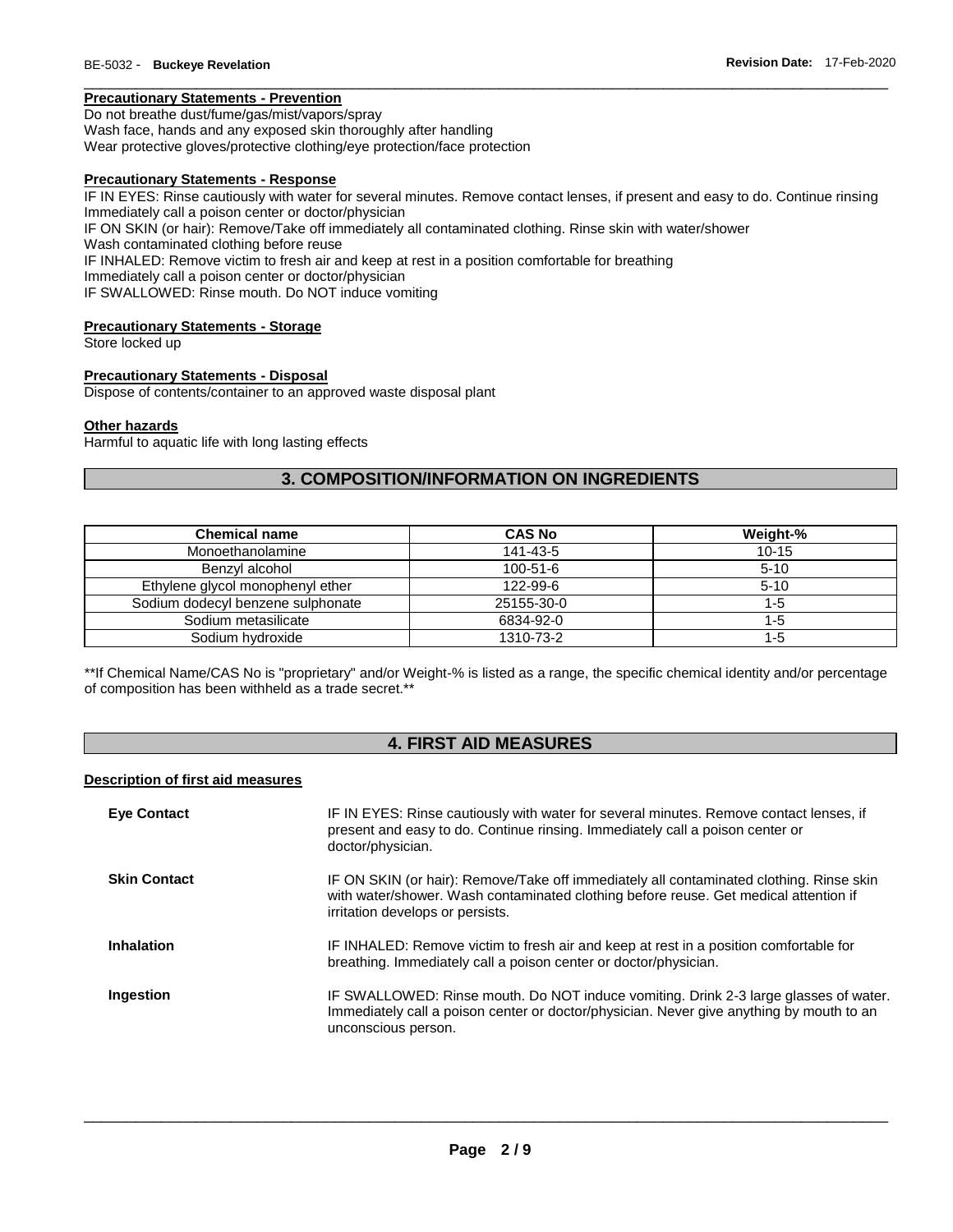#### **Most important symptoms and effects, both acute and delayed**

| <b>Symptoms</b> | Causes severe skin burns and eye damage. May be irritating to the mouth, throat,<br>esophagus and gastrointestinal system. |
|-----------------|----------------------------------------------------------------------------------------------------------------------------|
|                 | Indication of any immediate medical attention and special treatment needed                                                 |

\_\_\_\_\_\_\_\_\_\_\_\_\_\_\_\_\_\_\_\_\_\_\_\_\_\_\_\_\_\_\_\_\_\_\_\_\_\_\_\_\_\_\_\_\_\_\_\_\_\_\_\_\_\_\_\_\_\_\_\_\_\_\_\_\_\_\_\_\_\_\_\_\_\_\_\_\_\_\_\_\_\_\_\_\_\_\_\_\_\_\_\_\_

| <b>Notes to Physician</b> | Treat symptomatically. Dermatitis or other pre-existing skin conditions may be aggravated |
|---------------------------|-------------------------------------------------------------------------------------------|
|                           | by overexposure to this product.                                                          |

# **5. FIRE-FIGHTING MEASURES**

#### **Suitable Extinguishing Media**

Use extinguishing measures that are appropriate to local circumstances and the surrounding environment.

**Unsuitable Extinguishing Media** Not determined.

#### **Specific Hazards Arising from the Chemical**

Combustion products may be toxic.

**Hazardous combustion products** Carbon oxides. Nitrogen oxides (NOx).

#### **Protective equipment and precautions for firefighters**

As in any fire, wear self-contained breathing apparatus pressure-demand, MSHA/NIOSH (approved or equivalent) and full protective gear. Wear alkali resistant clothing.

# **6. ACCIDENTAL RELEASE MEASURES**

#### **Personal precautions, protective equipment and emergency procedures**

| <b>Personal Precautions</b>                          | Use personal protection recommended in Section 8.                                                                                                                                                                            |  |
|------------------------------------------------------|------------------------------------------------------------------------------------------------------------------------------------------------------------------------------------------------------------------------------|--|
| <b>Environmental precautions</b>                     |                                                                                                                                                                                                                              |  |
| <b>Environmental precautions</b>                     | Prevent from entering into soil, ditches, sewers, waterways and/or groundwater. See<br>Section 12, Ecological Information. See Section 13: DISPOSAL CONSIDERATIONS. See<br>Section 12 for additional Ecological Information. |  |
| Methods and material for containment and cleaning up |                                                                                                                                                                                                                              |  |
| <b>Methods for Containment</b>                       | Prevent further leakage or spillage if safe to do so.                                                                                                                                                                        |  |
| <b>Methods for Clean-Up</b>                          | Pick up with mop, wet/dry vac, or absorbent material. Rinse area with clear water and allow<br>floor to dry before allowing traffic.                                                                                         |  |

# **7. HANDLING AND STORAGE**

#### **Precautions for safe handling**

**Advice on Safe Handling** Handle in accordance with good industrial hygiene and safety practice. Use personal protection recommended in Section 8. Avoid contact with skin, eyes or clothing. Wash face, hands and any exposed skin thoroughly after handling. Do not breathe dust/fume/gas/mist/vapors/spray. Keep containers closed when not in use.

#### **Conditions for safe storage, including any incompatibilities**

**Storage Conditions** Keep containers tightly closed in a dry, cool and well-ventilated place. Store locked up. Do not store near acids. Store on low shelves. Store at room temperature.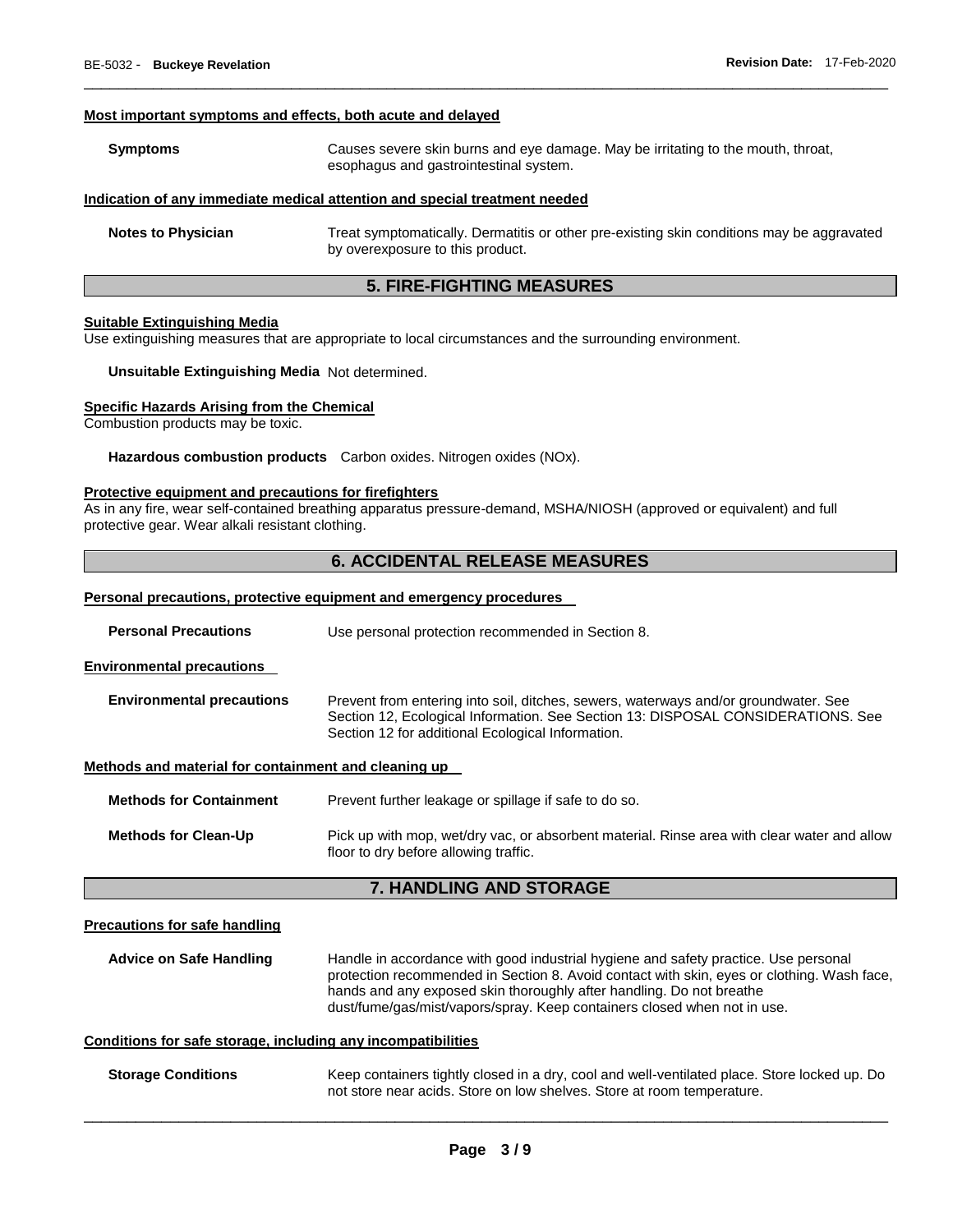#### **Packaging Materials Rinse container before discarding.**

**Incompatible Materials** Chlorine bleach. Acids.

# **8. EXPOSURE CONTROLS/PERSONAL PROTECTION**

\_\_\_\_\_\_\_\_\_\_\_\_\_\_\_\_\_\_\_\_\_\_\_\_\_\_\_\_\_\_\_\_\_\_\_\_\_\_\_\_\_\_\_\_\_\_\_\_\_\_\_\_\_\_\_\_\_\_\_\_\_\_\_\_\_\_\_\_\_\_\_\_\_\_\_\_\_\_\_\_\_\_\_\_\_\_\_\_\_\_\_\_\_

#### **Exposure Guidelines**

| <b>Chemical name</b> | <b>ACGIH TLV</b>            | <b>OSHA PEL</b>                       | <b>NIOSH IDLH</b>           |
|----------------------|-----------------------------|---------------------------------------|-----------------------------|
| Monoethanolamine     | STEL: 6 ppm                 | TWA: 3 ppm                            | IDLH: 30 ppm                |
| 141-43-5             | TWA: 3 ppm                  | TWA: 6 mg/m <sup>3</sup>              | TWA: 3 ppm                  |
|                      |                             | (vacated) TWA: 3 ppm                  | TWA: $8 \text{ mg/m}^3$     |
|                      |                             | (vacated) TWA: $8 \text{ mg/m}^3$     | STEL: 6 ppm                 |
|                      |                             | (vacated) STEL: 6 ppm                 | STEL: $15 \text{ mg/m}^3$   |
|                      |                             | (vacated) STEL: $15 \text{ mg/m}^3$   |                             |
| Sodium metasilicate  | $2 \text{ mg/m}^3$          | $2 \text{ mg/m}^3$                    |                             |
| 6834-92-0            |                             |                                       |                             |
| Sodium hydroxide     | Ceiling: $2 \text{ mq/m}^3$ | TWA: $2 \text{ mg/m}^3$               | IDLH: 10 mg/m <sup>3</sup>  |
| 1310-73-2            |                             | (vacated) Ceiling: $2 \text{ mq/m}^3$ | Ceiling: $2 \text{ ma/m}^3$ |

#### **Appropriate engineering controls**

**Engineering Controls** Ensure adequate ventilation, especially in confined areas. Eyewash stations. Showers.

#### **Individual protection measures, such as personal protective equipment**

| <b>Eye/Face Protection</b>      | Splash goggles or safety glasses.                                                                                                                            |
|---------------------------------|--------------------------------------------------------------------------------------------------------------------------------------------------------------|
| <b>Skin and Body Protection</b> | Rubber gloves. Normal work clothing (long sleeved shirts and long pants) is recommended.<br>Wear water or chemical resistant footwear when scrubbing floors. |
| <b>Respiratory Protection</b>   | No protection is ordinarily required under normal conditions of use and with adequate<br>ventilation.                                                        |

**General Hygiene Considerations** Handle in accordance with good industrial hygiene and safety practice.

# **9. PHYSICAL AND CHEMICAL PROPERTIES**

#### **Information on basic physical and chemical properties**

| <b>Physical state</b> |
|-----------------------|
| Appearance            |
| Color                 |
|                       |

**Boiling point / boiling range** 

**Flammability Limit in Air** 

**limits** 

**limits** 

**Upper flammability or explosive** 

**Lower flammability or explosive** 

**Water Solubility Mostly Soluble** 

Liquid

**Property Values Values Remarks • Method pH** 11.8 - 12.2 (conc.) 10.9 - 11.3 (1:10 dilution) **Melting point / freezing point** Not determined<br> **Boiling point / boiling range** 100 °C / 212 °F **Flash point 1996 Cup Closed Cup Closed Cup** None 1996 Tag Closed Cup **Evaporation Rate 1.0** (n-BuAc =1) **Flammability (Solid, Gas)** Liquid-Not applicable Not applicable Not applicable **Vapor Pressure**  Not determined **Vapor Density Not determined Relative Density** 1.03

**Color** Clear red **Odor Threshold** Not determined

**Clear red solution <b>Clear Clear red solution Odor Clear Rose floral fragrance**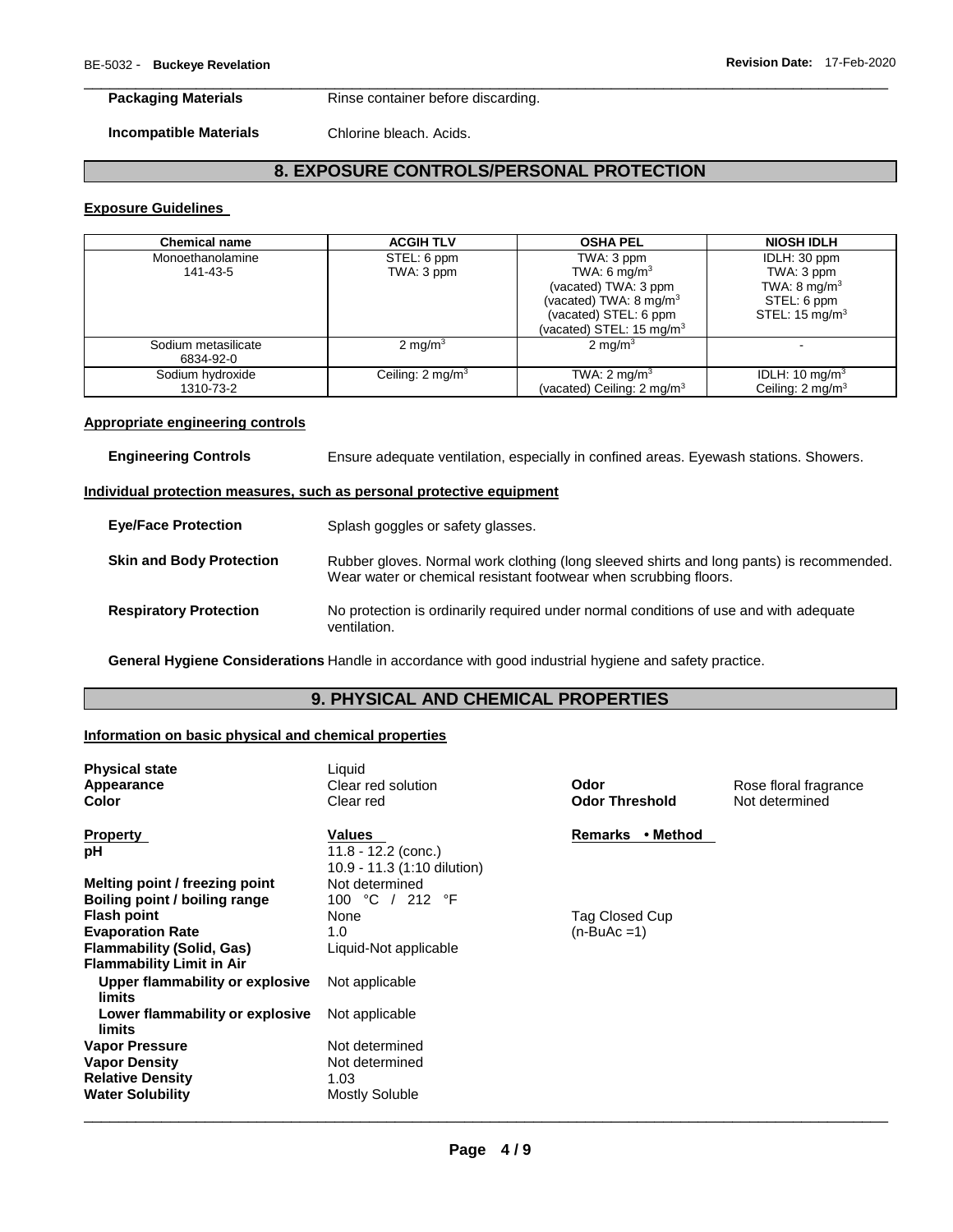| Not determined |
|----------------|
| Not determined |
| Not determined |
| Not determined |
| Not determined |
| Not determined |
| Not determined |
| Not determined |
|                |

# **10. STABILITY AND REACTIVITY**

# **Reactivity**

Not reactive under normal conditions.

### **Chemical stability**

Stable under recommended storage conditions.

### **Possibility of hazardous reactions**

None under normal processing.

**Hazardous Polymerization** Hazardous polymerization does not occur.

### **Conditions to Avoid**

Keep separated from incompatible substances. Keep out of reach of children.

#### **Incompatible materials**

Chlorine bleach. Acids.

### **Hazardous decomposition products**

Carbon oxides. Nitrogen oxides (NOx). Sulfur oxides.

# **11. TOXICOLOGICAL INFORMATION**

### **Information on likely routes of exposure**

| <b>Product Information</b> |                                  |
|----------------------------|----------------------------------|
| <b>Eve Contact</b>         | Causes severe eye damage.        |
| <b>Skin Contact</b>        | Causes severe skin burns.        |
| <b>Inhalation</b>          | Avoid breathing vapors or mists. |
| Ingestion                  | May be harmful if swallowed.     |

#### **Component Information**

| <b>Chemical name</b>             | Oral LD50              | Dermal LD50                          | <b>Inhalation LC50</b>      |
|----------------------------------|------------------------|--------------------------------------|-----------------------------|
| Monoethanolamine                 | Rat)<br>= 1720 mg/kg   | $Rabbit$ = 1000 mg/kg<br>$= 1$ mL/kg | -                           |
| 141-43-5                         |                        | Rabbit)                              |                             |
| Benzyl alcohol                   | Rat)<br>$= 1230$ mg/kg | Rabbit)<br>$= 2$ g/kg                | Rat ) 4 h<br>$= 8.8$ mg/L   |
| $100 - 51 - 6$                   |                        |                                      |                             |
| Sodium xylenesulfonate           | = 1000 mg/kg<br>Rat)   |                                      |                             |
| 1300-72-7                        |                        |                                      |                             |
| Ethylene glycol monophenyl ether | = 1850 mg/kg<br>Rat)   | Rabbit)<br>$= 5$ mL/kg               | $> 0.057$ mg/L<br>Rat ) 8 h |
| 122-99-6                         |                        |                                      |                             |
| Sodium dodecyl benzene           | = 438 mg/kg<br>Rat)    | -                                    | -                           |
| sulphonate                       |                        |                                      |                             |
| 25155-30-0                       |                        |                                      |                             |
| Sodium metasilicate              | Rat)<br>$= 1153$ mg/kg |                                      | ۰                           |
| 6834-92-0                        |                        |                                      |                             |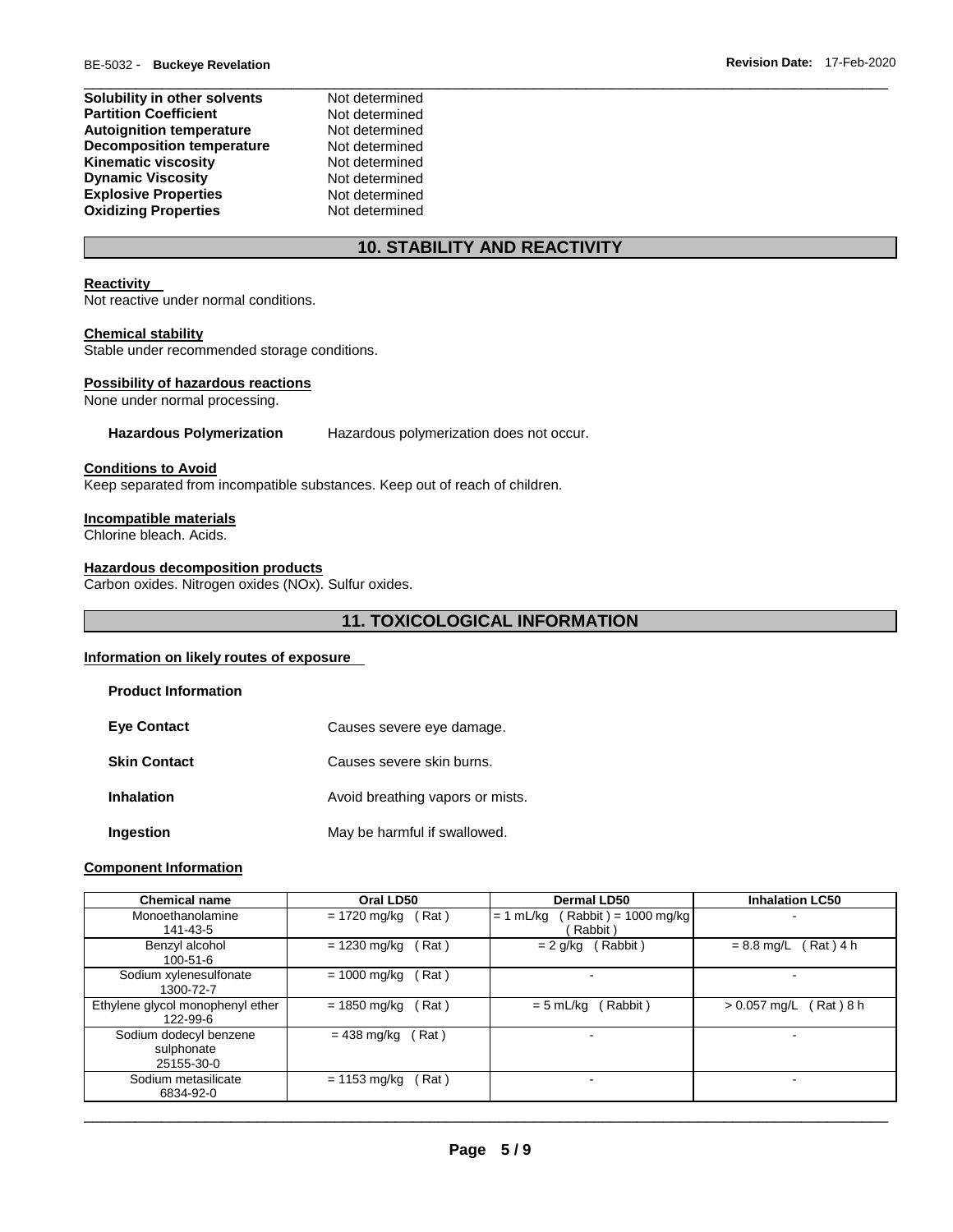| $\sim$<br>Rat<br>$\alpha$ llec<br>$\overline{\phantom{0}}$<br>$\overline{\phantom{0}}$<br>$\cdot$ $\cdot$<br>ີ |        |
|----------------------------------------------------------------------------------------------------------------|--------|
|                                                                                                                | Rabbit |

#### **Symptoms related to the physical, chemical and toxicological characteristics**

**Symptoms** Please see section 4 of this SDS for symptoms.

#### **Delayed and immediate effects as well as chronic effects from short and long-term exposure**

**Carcinogenicity** Based on the information provided, this product does not contain any carcinogens or potential carcinogens as listed by OSHA, IARC or NTP.

#### **Numerical measures of toxicity**

**The following values are calculated based on chapter 3.1 of the GHS document** .

| Oral LD50                               | 2,698.80 mg/kg |
|-----------------------------------------|----------------|
| <b>Dermal LD50</b>                      | 5,013.80 mg/kg |
| ATEmix (inhalation-dust/mist) 5.66 mg/L |                |

# **12. ECOLOGICAL INFORMATION**

#### **Ecotoxicity**

Harmful to aquatic life with long lasting effects.

### **Component Information**

| <b>Chemical name</b>             | Algae/aquatic plants             | <b>Fish</b>                         | <b>Crustacea</b>              |
|----------------------------------|----------------------------------|-------------------------------------|-------------------------------|
| Monoethanolamine                 | 15: 72 h Desmodesmus subspicatus | 300 - 1000: 96 h Lepomis            | 65: 48 h Daphnia magna mg/L   |
| 141-43-5                         | mg/L EC50                        | macrochirus mg/L LC50 static 227:   | EC50                          |
|                                  |                                  | 96 h Pimephales promelas mg/L       |                               |
|                                  |                                  | LC50 flow-through 200: 96 h         |                               |
|                                  |                                  | Oncorhynchus mykiss mg/L LC50       |                               |
|                                  |                                  | flow-through 3684: 96 h             |                               |
|                                  |                                  | Brachydanio rerio mg/L LC50 static  |                               |
|                                  |                                  | 114 - 196: 96 h Oncorhynchus        |                               |
|                                  |                                  | mykiss mg/L LC50 static             |                               |
| Benzyl alcohol                   | 35: 3 h Anabaena variabilis mg/L | 460: 96 h Pimephales promelas       | 23: 48 h water flea mg/L EC50 |
| $100 - 51 - 6$                   | EC50                             | mg/L LC50 static 10: 96 h Lepomis   |                               |
|                                  |                                  | macrochirus mg/L LC50 static        |                               |
| Ethylene glycol monophenyl ether | 500: 72 h Desmodesmus            | 220 - 460: 96 h Leuciscus idus mg/L | 500: 48 h Daphnia magna mg/L  |
| 122-99-6                         | subspicatus mg/L EC50            | LC50 static 366: 96 h Pimephales    | EC50                          |
|                                  |                                  | promelas mg/L LC50 static 337 -     |                               |
|                                  |                                  | 352: 96 h Pimephales promelas       |                               |
|                                  |                                  | mg/L LC50 flow-through              |                               |
| Sodium dodecyl benzene           |                                  | 10.8: 96 h Oncorhynchus mykiss      |                               |
| sulphonate                       |                                  | mg/L LC50 static                    |                               |
| 25155-30-0                       |                                  |                                     |                               |
| Sodium metasilicate              |                                  | 210: 96 h Brachydanio rerio mg/L    | 216: 96 h Daphnia magna mg/L  |
| 6834-92-0                        |                                  | LC50 semi-static 210: 96 h          | EC50                          |
|                                  |                                  | Brachydanio rerio mg/L LC50         |                               |
| Sodium hydroxide                 |                                  | 45.4: 96 h Oncorhynchus mykiss      |                               |
| 1310-73-2                        |                                  | mg/L LC50 static                    |                               |

### **Persistence/Degradability**

Not determined.

### **Bioaccumulation**

There is no data for this product.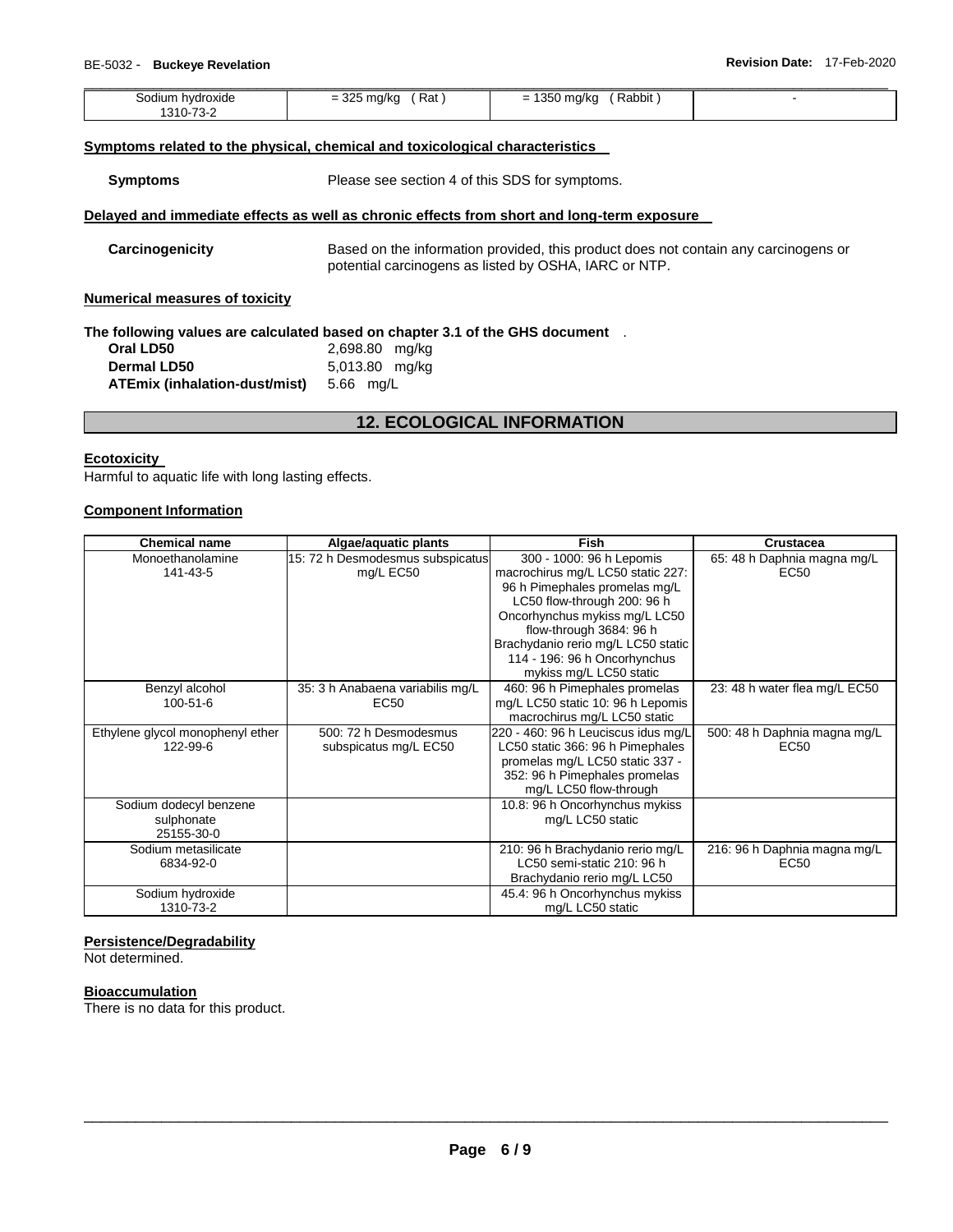# **Mobility**

| <b>Chemical name</b>                         | <b>Partition coefficient</b> |
|----------------------------------------------|------------------------------|
| Monoethanolamine<br>141-43-5                 | $-1.91$                      |
| Benzyl alcohol<br>$100 - 51 - 6$             | ۱.1                          |
| Ethylene glycol monophenyl ether<br>122-99-6 | 1.13                         |

\_\_\_\_\_\_\_\_\_\_\_\_\_\_\_\_\_\_\_\_\_\_\_\_\_\_\_\_\_\_\_\_\_\_\_\_\_\_\_\_\_\_\_\_\_\_\_\_\_\_\_\_\_\_\_\_\_\_\_\_\_\_\_\_\_\_\_\_\_\_\_\_\_\_\_\_\_\_\_\_\_\_\_\_\_\_\_\_\_\_\_\_\_

# **Other Adverse Effects**

Not determined

# **13. DISPOSAL CONSIDERATIONS**

# **Waste Treatment Methods**

| <b>Disposal of Wastes</b>     | Disposal should be in accordance with applicable regional, national and local laws and<br>regulations. |
|-------------------------------|--------------------------------------------------------------------------------------------------------|
| <b>Contaminated Packaging</b> | Disposal should be in accordance with applicable regional, national and local laws and<br>regulations. |

### **California Hazardous Waste Status**

| <b>Chemical name</b>                        | California<br>ı Hazardous Waste Status |
|---------------------------------------------|----------------------------------------|
| ium hvdroxide<br>⊤ו∩ה∹                      | Toxic                                  |
| $\overline{\phantom{a}}$<br>$310 -$<br>- 10 | Corrosive                              |

# **14. TRANSPORT INFORMATION**

| <b>Note</b>                                                                                                   | Please see current shipping paper for most up to date shipping information, including<br>exemptions and special circumstances. |
|---------------------------------------------------------------------------------------------------------------|--------------------------------------------------------------------------------------------------------------------------------|
| DOT<br><b>UN/ID No</b><br><b>Proper Shipping Name</b><br><b>Hazard class</b><br><b>Packing Group</b>          | <b>UN1760</b><br>Corrosive Liquid, n.o.s. (Monoethanolamine)<br>8<br>Ш                                                         |
| IATA<br>UN number<br><b>Proper Shipping Name</b><br>Transport hazard class(es)<br><b>Packing Group</b>        | UN1760<br>Corrosive Liquid, n.o.s. (Monoethanolamine)<br>8<br>Ш                                                                |
| <b>IMDG</b><br>UN number<br><b>Proper Shipping Name</b><br>Transport hazard class(es)<br><b>Packing Group</b> | <b>UN1760</b><br>Corrosive Liquid, n.o.s. (Monoethanolamine)<br>8<br>Ш                                                         |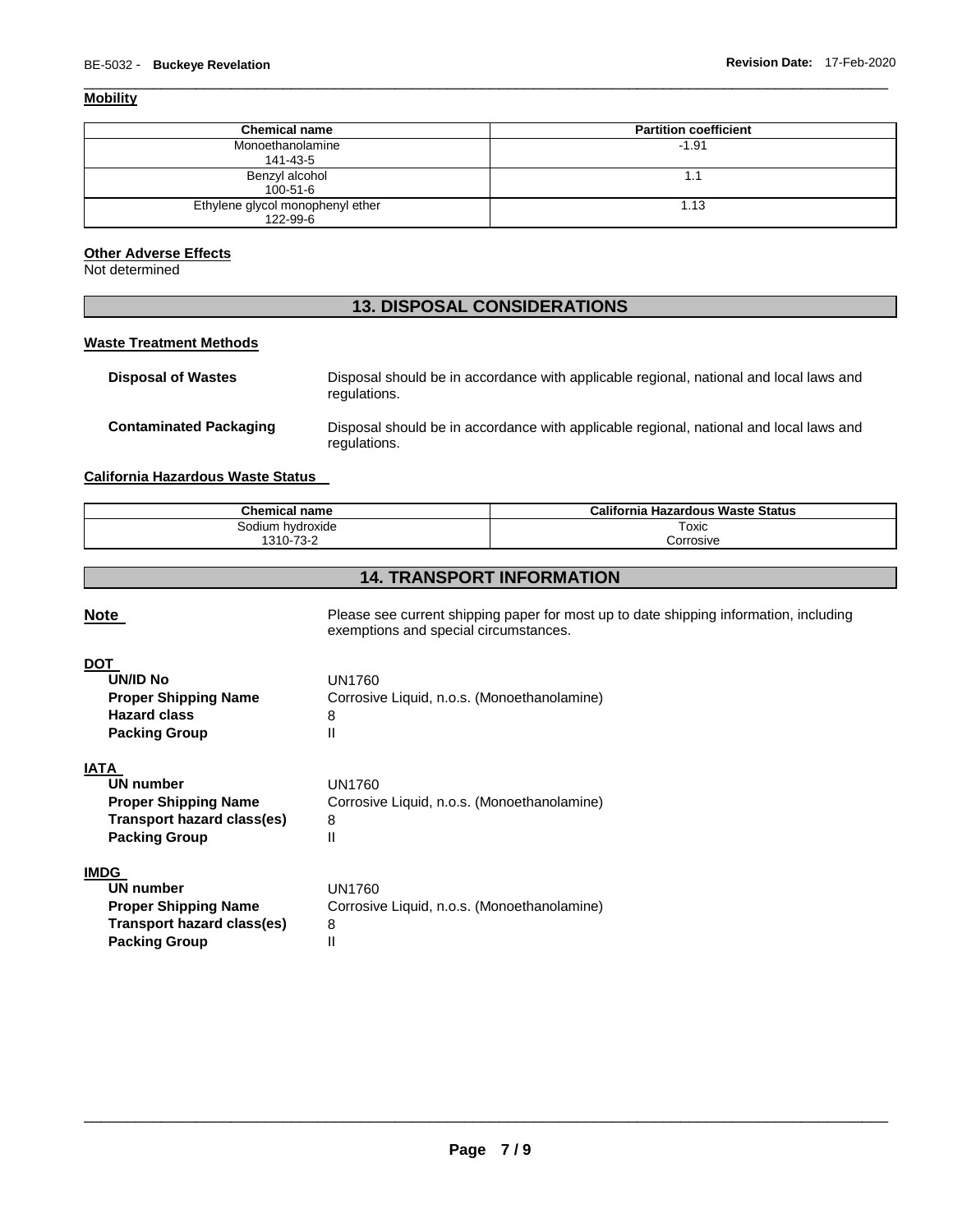# \_\_\_\_\_\_\_\_\_\_\_\_\_\_\_\_\_\_\_\_\_\_\_\_\_\_\_\_\_\_\_\_\_\_\_\_\_\_\_\_\_\_\_\_\_\_\_\_\_\_\_\_\_\_\_\_\_\_\_\_\_\_\_\_\_\_\_\_\_\_\_\_\_\_\_\_\_\_\_\_\_\_\_\_\_\_\_\_\_\_\_\_\_ **15. REGULATORY INFORMATION**

#### **International Inventories**

| <b>Chemical name</b>       |                   | <b>TSCA TSCA Inventory DSL/NDSL EINECS/ELI</b> |            | <b>ENCS</b> | <b>IECSC</b> | <b>KECL</b> | <b>PICCS</b> | <b>AICS</b> |
|----------------------------|-------------------|------------------------------------------------|------------|-------------|--------------|-------------|--------------|-------------|
|                            |                   | <b>Status</b>                                  | <b>NCS</b> |             |              |             |              |             |
| Monoethanolamine           | x                 | <b>ACTIVE</b>                                  |            |             |              |             |              |             |
| Benzyl alcohol             |                   | <b>ACTIVE</b>                                  |            |             |              |             |              |             |
| Sodium xylenesulfonate     | $\checkmark$<br>⋏ | <b>ACTIVE</b>                                  |            |             |              |             |              |             |
| Ethylene glycol monophenyl | $\checkmark$      | <b>ACTIVE</b>                                  |            |             | ν            | v           |              |             |
| ether                      |                   |                                                |            |             |              |             |              |             |
| Sodium dodecyl benzene     | х                 | <b>ACTIVE</b>                                  |            |             |              | v           |              |             |
| sulphonate                 |                   |                                                |            |             |              |             |              |             |
| Sodium metasilicate        | x                 | <b>ACTIVE</b>                                  |            |             |              |             |              |             |
| Sodium hydroxide           |                   | <b>ACTIVE</b>                                  |            |             |              |             |              |             |

#### **Legend:**

*TSCA - United States Toxic Substances Control Act Section 8(b) Inventory* 

*DSL/NDSL - Canadian Domestic Substances List/Non-Domestic Substances List* 

*EINECS/ELINCS - European Inventory of Existing Chemical Substances/European List of Notified Chemical Substances* 

*ENCS - Japan Existing and New Chemical Substances* 

*IECSC - China Inventory of Existing Chemical Substances* 

*KECL - Korean Existing and Evaluated Chemical Substances* 

*PICCS - Philippines Inventory of Chemicals and Chemical Substances* 

*AICS - Australian Inventory of Chemical Substances* 

#### **US Federal Regulations**

# **CERCLA**

This material, as supplied, contains one or more substances regulated as a hazardous substance under the Comprehensive Environmental Response Compensation and Liability Act (CERCLA) (40 CFR 302)

| <b>Chemical name</b>   | <b>Hazardous Substances RQs</b> | <b>CERCLA/SARA RQ</b> | <b>Reportable Quantity (RQ)</b> |
|------------------------|---------------------------------|-----------------------|---------------------------------|
| Sodium dodecyl benzene | 1000 lb                         |                       | RQ 1000 lb final RQ             |
| sulphonate             |                                 |                       | RQ 454 kg final RQ              |
| 25155-30-0             |                                 |                       |                                 |
| Sodium hydroxide       | 1000 lb                         |                       | RQ 1000 lb final RQ             |
| 1310-73-2              |                                 |                       | RQ 454 kg final RQ              |

# **SARA 313**

Section 313 of Title III of the Superfund Amendments and Reauthorization Act of 1986 (SARA). This product contains a chemical or chemicals which are subject to the reporting requirements of the Act and Title 40 of the Code of Federal Regulations, Part 372

| <b>Chemical name</b>                                   | CAS No        | Weight-% | <b>SARA 313 -</b><br><b>Threshold</b><br><b>Values %</b> |
|--------------------------------------------------------|---------------|----------|----------------------------------------------------------|
| Ethylene alvcol monophenyl<br>122-99-6<br>™ ether - า∠ | ໍດດ<br>2-99-6 | $5 - 10$ | . . U                                                    |

#### **CWA (Clean Water Act)**

This product contains the following substances which are regulated pollutants pursuant to the Clean Water Act (40 CFR 122.21 and 40 CFR 122.42)

| <b>Chemical name</b>                 | <b>CWA - Reportable</b><br>Quantities | <b>CWA - Toxic Pollutants CWA - Priority Pollutants</b> | <b>CWA - Hazardous</b><br><b>Substances</b> |
|--------------------------------------|---------------------------------------|---------------------------------------------------------|---------------------------------------------|
| Sodium dodecyl benzene<br>sulphonate | 1000 lb                               |                                                         |                                             |
| Sodium hydroxide                     | 1000 lb                               |                                                         |                                             |

#### **US State Regulations**

#### **California Proposition 65**

This product does not contain any Proposition 65 chemicals.